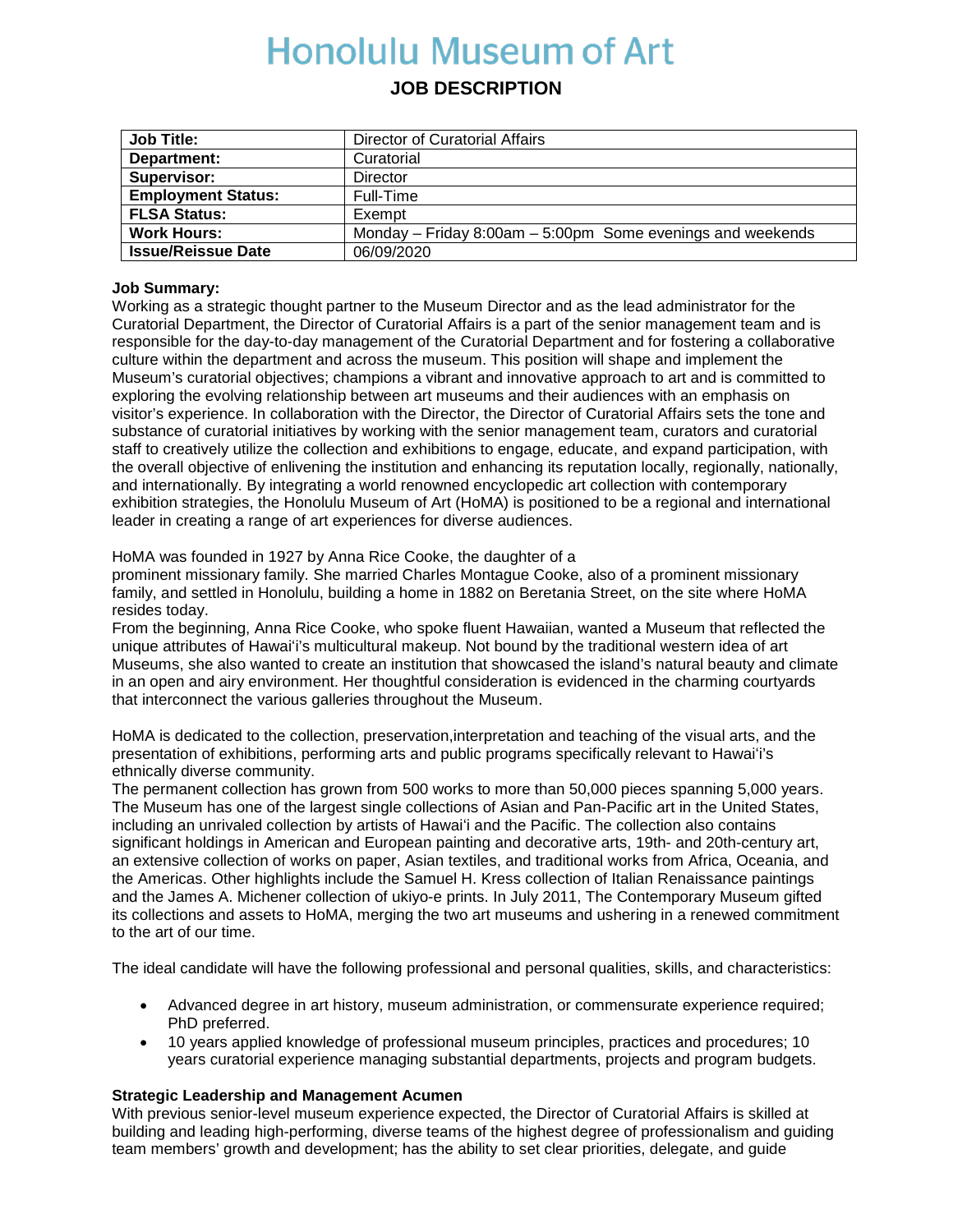investment in people and systems. The ideal candidate will provide a productive work environment that matches the skill set and abilities of staff members as well as professional growth opportunities that result in team cohesion and engagement. The Director of Curatorial Affairs will foster a culture of collaboration, mutual respect, and teamwork within the Curatorial department and throughout the institution. The successful candidate will be an inclusive leader and manager of the highest integrity, with the ability to motivate, inspire, and engage staff around a shared vision; able to encourage and celebrate the talents of the team while also holding each accountable to mutually agreed-upon goals. Additionally, the Director of Curatorial Affairs will approach the Curatorial department's operations and finances with focus and balance and will make decisions based on a clear understanding of the strategic objectives of the Museum. The Director of Curatorial Affairs will have excellent interpersonal skills, be systematic, detail oriented, patient, a self-starter, and works well under pressure. This individual manages time efficiently, analyzes and solves problems collaboratively.

#### **Curatorial Leadership**

The Director of Curatorial Affairs will have a sophisticated understanding and passion for art and art history, the materials, techniques, and condition of art objects, along with a robust record of exhibitions and scholarly publications; will have demonstrable success conceptualizing, designing, and executing creative and innovative exhibitions on complex subjects designed to appeal to broad audiences, and will be adept at working with the staff to bring the best out of them; has an ability to prioritize and manage multiple projects simultaneously. The Director of Curatorial Affairs brings a robust network of colleagues and collaborators in and outside of the art museum field, is comfortable in the broader arts and cultural community to advance the mission of HoMA locally, nationally, and internationally. This leader will have excellent presentation, verbal, and written communication skills.

#### **Building Relationships and Using Influence**

The successful candidate must establish rapport and cultivate relationships across all levels of the Museum, including serving as a consultative thought-leader and partner to the Director. The Director of Curatorial Affairs will have a demonstrated ability to connect with and build bridges with members, visitors, community leaders, trustees and donors. As a leader that brings an executive presence, the Director of Curatorial Affairs must be highly articulate and a strong communicator. This individual will foster trust and collaboration among team members and will possess the ability to manage through change with flexibility and poise; will be a strong leader, communicator, and collaborator who is skilled at listening to and learning from leadership and staff. This leader will embrace the culture of HoMA, while always having an eye on opportunities to foster best-in-class practices in a productive manner with colleagues. The Director of Curatorial Affairs will naturally inspire fellow leaders and staff to develop deeper relationships, leading the charge by example.

#### **Passion for the Mission**

Fully embracing the mission of HoMA, the relationship with the community and the commitment to its various stakeholders, the Director of Curatorial Affairs will be passionate about working in partnership with the staff, donors, and other partners to advance the mission and curatorial agenda. The Director of Curatorial Affairs is someone who has an anchor in history and understands how historic collections intersect with our contemporary world. The ideal candidate will possess and promote a deep appreciation for the collections, history, research, and scholarship and will demonstrate a commitment to public engagement and the visitor experience. Embracing HoMA's culture while continually innovating alongside the leadership team, Trustees, staff, and volunteers, the Director of Curatorial Affairs will help expand the Museum's brand and reach.

2

The statements contained herein describe the scope of the responsibilities and essential functions of this position, but should not be considered to be an all-inclusive listing of work duties and requirements. Individuals may perform other duties as assigned including work in other areas to cover absences or relief to equalize peak work periods or otherwise balance the workload.

The Honolulu Museum of Art maintains a policy of nondiscrimination in all employment practices and decisions, ensuring equal employment opportunities for all qualified individuals without regard to race, color, ancestry, religion, sex, including gender identity and expression, national origin, age, disability, sexual orientation, reproductive health decisions, marital status, arrest and court record, citizenship, credit history, military service, victim of domestic or sexual abuse status, genetic information, or any other characteristic protected by applicable federal, state or local law. This applies to both Honolulu Museum of Art employees and applicants for employment with the Museum. Any form of harassment of any employee because of any protected status is also prohibited.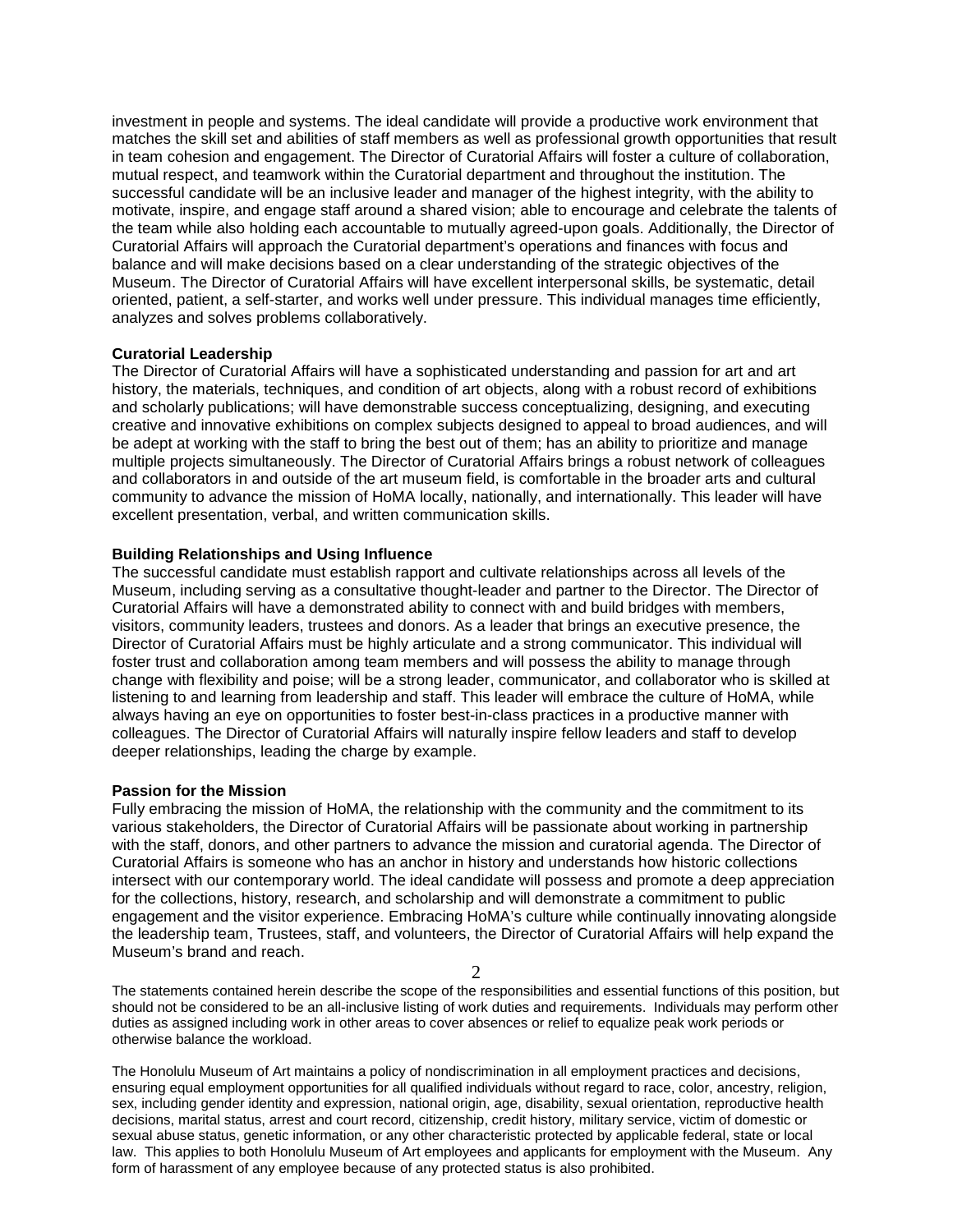# **Essential Duties:**

- Develop a strategic approach to achieving the Museum's goals for sustaining and caring for the collections and archives, conceiving and organizing collections displays and temporary exhibitions, and creating and presenting programs that engage HoMA's diverse audiences creatively and effectively.
- Assess department functions, priorities, and processes to ensure efficiencies, excellence, and alignment with museum best practices and AAM accreditation standards.
- Encourage and celebrate the talents of the team while holding each accountable to institutional goals. Serve as a mentor and coach to staff in order to strengthen leadership skills, team dynamics, and collaboration within curatorial groups and across HoMA's other departments.
- Spearhead development of a comprehensive three- to five-year programmatic calendar for the Museum's collections, galleries, and featured exhibitions that showcase the breadth of the collection, works outside of HoMA's collection, all considered for engaging multiple constituencies.
- Collaborate with staff for exhibition, collection-management, presentation, interpretation, publication and archive strategies consistent with key initiatives, goals and objectives of HoMA.
- Manage high-level aspects of the exhibition schedule, assuring an appropriate balance of exhibitions. Ensure that the exhibition themes and ideas set forth are presented in a timely manner and within budget parameters.
- Work collaboratively with the Director of Advancement in the cultivation of donors and general fundraising activities to benefit the acquisitions, conservation, exhibitions & publications, education and audience engagement programs.
- Work collaboratively with the Director of Learning and Engagement to inform interpretation and audience engagement initiatives for collections and exhibitions.
- Collaborate with the Director of Collections in identifying and shepherding acquisitions and deaccessions; facilitate decisions on exhibition loan requests and long term loan opportunities.
- Advocate for internal initiatives that modernize, streamline, and integrate collection content, aligned with industry standards and using existing and new processes, to better communicate and connect with defined stakeholders and the general public, onsite and via the web.
- Keep trustees and related committees informed on exhibition plans. Participate in Board meetings and standing committees of the Board; be the staff liaison for the Collections Committee.
- Represent the Museum in professional, academic, and social forums with local/regional, national, and international colleagues and the broader cultural community through exhibition and research programs.
- Develop and monitor departmental and exhibition budgets, contracts, agreements, and other administrative documents.
- Provide private and public presentations; widely represent the curatorial interests of HoMA
- Collaborate with curators and collections in prioritizing conservation initiatives.
- Recruit, hire, manage performance, and facilitate the training of staff as necessary.
- Perform other tasks and duties as assigned.

# **Traits and characteristics:**

- Strong yet collegial management; broad experience with a full range of strategic development and planning, and the ability to take charge of a wide range of situations and address or overcome misunderstandings or concerns.
- Ability to analyze the impact of a strategic direction, understand its long term impact and advocate for either keeping course or modifying direction.
- Must be diplomatic, analytical, of the highest integrity, and possess sound judgment.
- The successful candidate should demonstrate an ability to initiate and sustain momentum without close supervision.

#### **Working Conditions and Atmosphere:**

Members of the Senior Leadership Team at the Honolulu Museum of Art are expected to devote significant amounts of time and energy to the successful pursuit of their jobs. The Director of Curatorial Affairs must be prepared to work evenings and weekend hours on an occasional basis, in addition to fulfilling the performance obligations of a routine workday. Occasional travel may also be required.